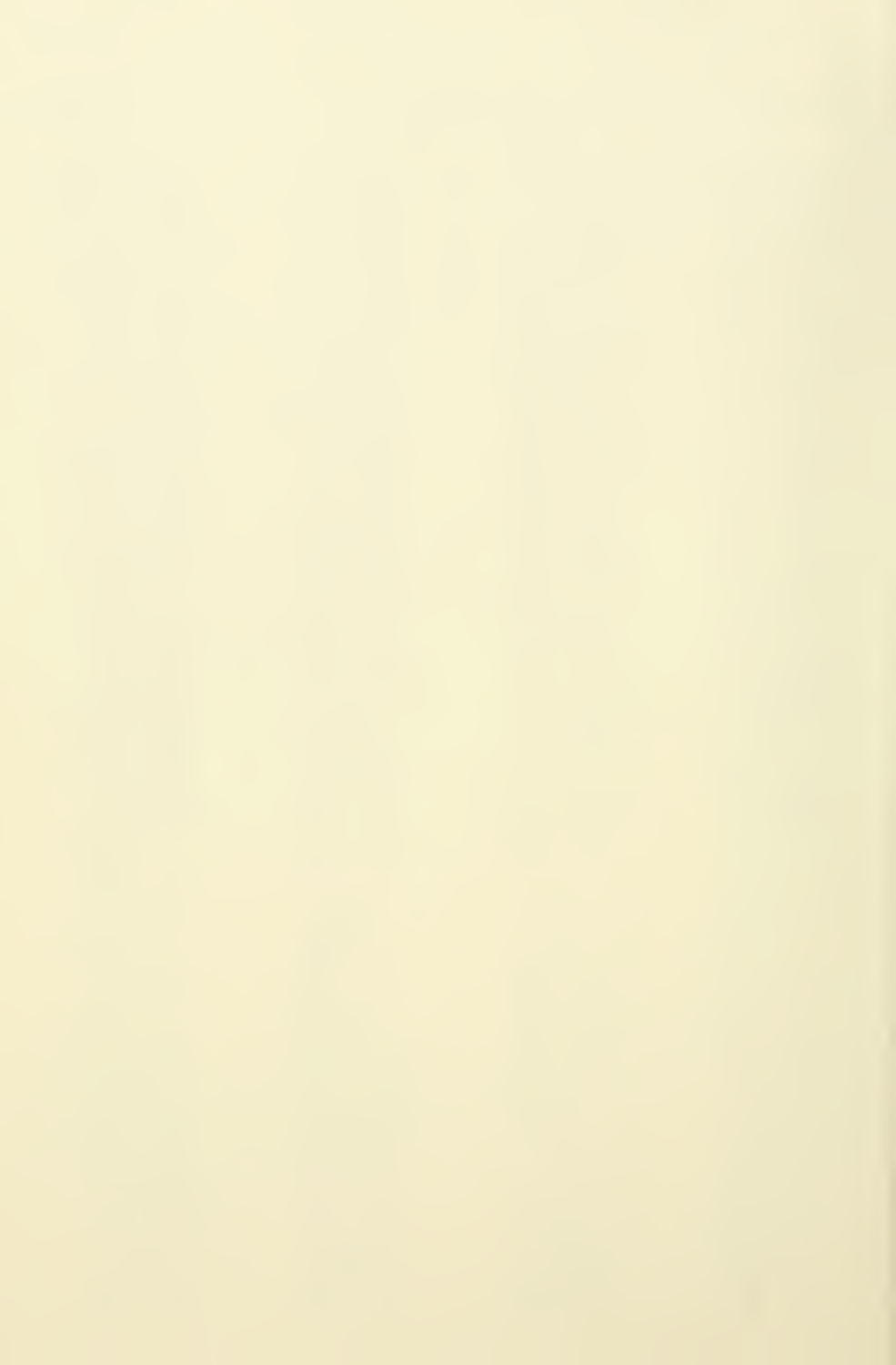#### NOTICE TO CONTRIBUTORS

Original manuscripts in English pertaining to the biological natural history of western North America and intended for publication in the Great Basin Naturalist should be di rected to Brigham Young University, Stephen L. Wood, Editor, Great Basin Naturalist, Provo, Utah 84602. Those intended for the Great Basin Naturalist Memoirs should be similarly directed, but these manuscripts are not encumbered by a geographical restriction.

Manuscripts. Two copies of manuscripts are required. They should be typewritten, double spaced throughout on one side of the paper, with margins of at least one inch on all sides. Use a recent issue of either journal as a format, and the Council of Biology Editors Style Manual, Third Edition (AIBS 1972) in preparing the manuscript. An abstract, about 3 percent as long as the text, but not exceeding 200 words, written in accordance with Biological Abstracts guidelines, should precede the introductory paragraph of each article. Authors may recommend one or two reviewers for their article. All manuscripts receive a critical peer review by specialists in the subject area of the manuscript under consideration.

Manuscripts that are accepted and that are less than 100 printed pages in length will automatically be assigned to the Great Basin Naturalist. Those manuscripts larger than 100 printed pages in length will be considered for the Memoirs series.

Illustrations and Tables. All illustrations and tables should be made with <sup>a</sup> view toward having them appear within the limits of the printed page. Illustrations that form part of an article should accompany the manuscript. Illustrations should be prepared for reduction bv the printer to either a single-column  $(2\overline{5}/8)$  inches) or double-column  $(5\overline{1}/2)$  inches) width, with the length not exceeding 7 1/2 inches.

Costs Borne by Contributor. Contributors to the Great Basin Naturalist should be pre pared to donate from \$10 to \$30 per printed page toward publication of their article (in addition to reprint costs outlined in the schedule below). Authors publishing in the Great Basin Naturalist Memoirs may be expected to contribute \$35 per printed page in addition to the cost of printed copies they purchase. No printed copies are furnished free of charge. A price list for reprints and an order form are sent with the galley proof to contributors.

#### Reprint Schedule of the Great Basin Naturalist

|              | $2$ pp. | $4$ pp. | $6$ pp. | $8$ pp. | $-10$ pp. | $12$ pp. | Each       |
|--------------|---------|---------|---------|---------|-----------|----------|------------|
| $100$ copies | \$20    | \$24    | \$28    | \$32    | \$36      | \$40     | additional |
| 200 copies   | 28      | 32      | 36      | 40      | 44        | 48       | 2 pp.      |
| 300 copies   | 36      | 40      | 44      | 48      | 52        | 56       | \$4        |

#### **Great Basin Naturalist Memoirs**

No. 1 The birds of Utah. By C. L. Hayward, C. Cottam, A. M. Woodbury, H. H. Frost. \$10.

No. 2 Intermountain biogeography: A symposium. By K. T. Harper, J. L. Reveal, et al. \$15.